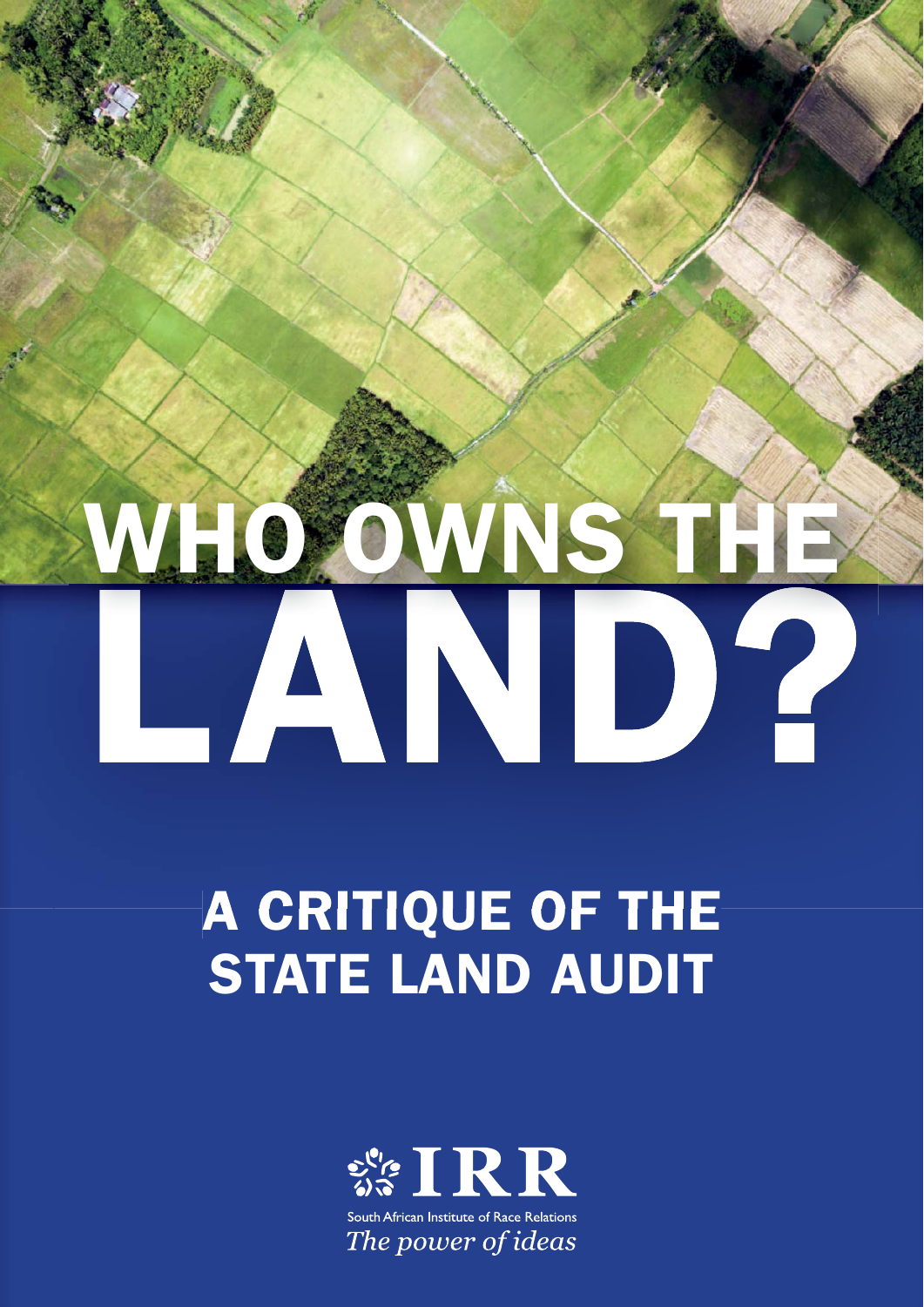

### **March 2018**

Published by the South African Institute of Race Relations (IRR) 2 Clamart Road, Richmond Johannesburg, 2092 South Africa P O Box 291722, Melville, Johannesburg, 2109 South Africa Telephone: (011) 482–7221 © South African Institute of Race Relations 2018

ISSN: 2311-7591

Members of the Media are free to reprint or report information, either in whole or in part, contained in this publication on the strict understanding that the IRR is acknowledged. Otherwise no part of this publication may be reproduced, stored in a retrieval system, or transmitted in any form or by any means, electronical, mechanical, photocopy, recording, or otherwise, without the prior permission of the publisher.

While the IRR makes all reasonable efforts to publish accurate information and bona fide expression of opinion, it does not give any warranties as to the accuracy and completeness of the information provided. The use of such information by any party shall be entirely at such party's own risk and the IRR accepts no liability arising out of such use.

Typesetter: Martin Matsokotere

Cover design by InkDesign

This analysis was first published by www.politcsweb.co.za and is republished here via the kind permission of its editor, Dr James Myburgh.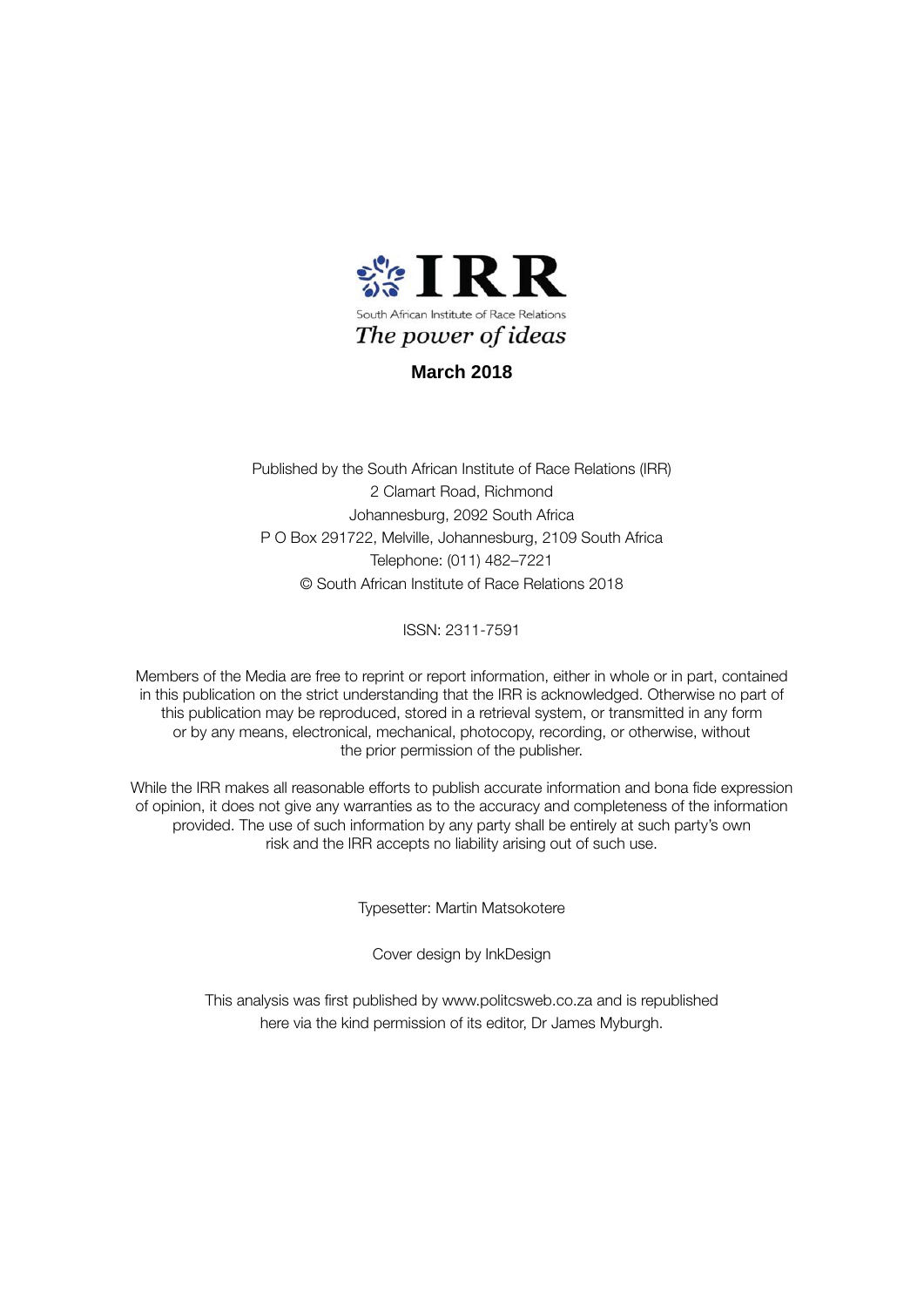## WHO OWNS THE LAND? A CRITIQUE OF THE STATE LAND AUDIT

### **The importance of the State Land Audit**

The numbers in the 2017 State Land Audit: Private Land Ownership by Race, Gender and Nationality report released in February this year have been used extensively to motivate for expropriation without compensation of white owned land. In the EFF motion to amend Section 25 of the constitution the Audit is cited as the source for the claim "that black people own less than 2% of rural land, and less than 7% of urban land".

President Ramaphosa also used the numbers contained in the report recently in the National Assembly to say that "While more than 3 million hectares of land was restored between 1995 and 2014, the Land Audit Report indicates that white people in our country still own around 72% of the farms owned by individuals; Coloured people in our country own 15%; and Indians 5% and Africans – who constitute the majority of the people who live in this beautiful land – only own 4%."

Given the centrality of these figures to the demand for either eradicating (EFF) or eroding (ANC) property rights it is important to examine them closely. It is worth noting at the start that there are numerous numerical errors in the text and tables of the report, and so the reliability of the data presented below is not beyond question.

*It is worth noting at the start that there are numerous numerical errors in the text and tables of the report, and so the reliability of the data presented below is not beyond question.*

### **The methodology of the audit**

The methodology used to conduct this land audit was to go and extract information on all property registered with the Deeds Office. This was then combined with cadastral information held by the Surveyor General to determine the extent of the properties. The nationality of origin and gender of individual property owners was acquired from the Department of Home Affairs' population register and their race from the highly confidential census data held by Statistics South Africa.

The report states that 114m ha of 122m ha of land in South Africa is registered with the Deeds Office. The remaining 7,7m ha is unregistered trust state land in the Eastern Cape and Limpopo.

The registered land falls into only three categories: "erven" (urban land – 3,2m ha), agricultural holdings (a nominal 340 000 hectares) and "farms" (110,7m ha.) The study classified land held by companies (presumably including that held by state-owned enterprises), trusts, individuals, community-based organisations as "private" and land owned by "national government, municipalities, provincial government, public entities, public schools" as state-owned. This included land held in the name of Ingonyama Trust in Kwa-Zulu-Natal. Private land came to 94m ha (77%), leaving the remainder as all state-owned land (including the unregistered state trust land) at 28m ha (23%).

### **Urban land**

The report states that 722 667 ha - 22,6% of the 3,2m ha total - of erven are individually owned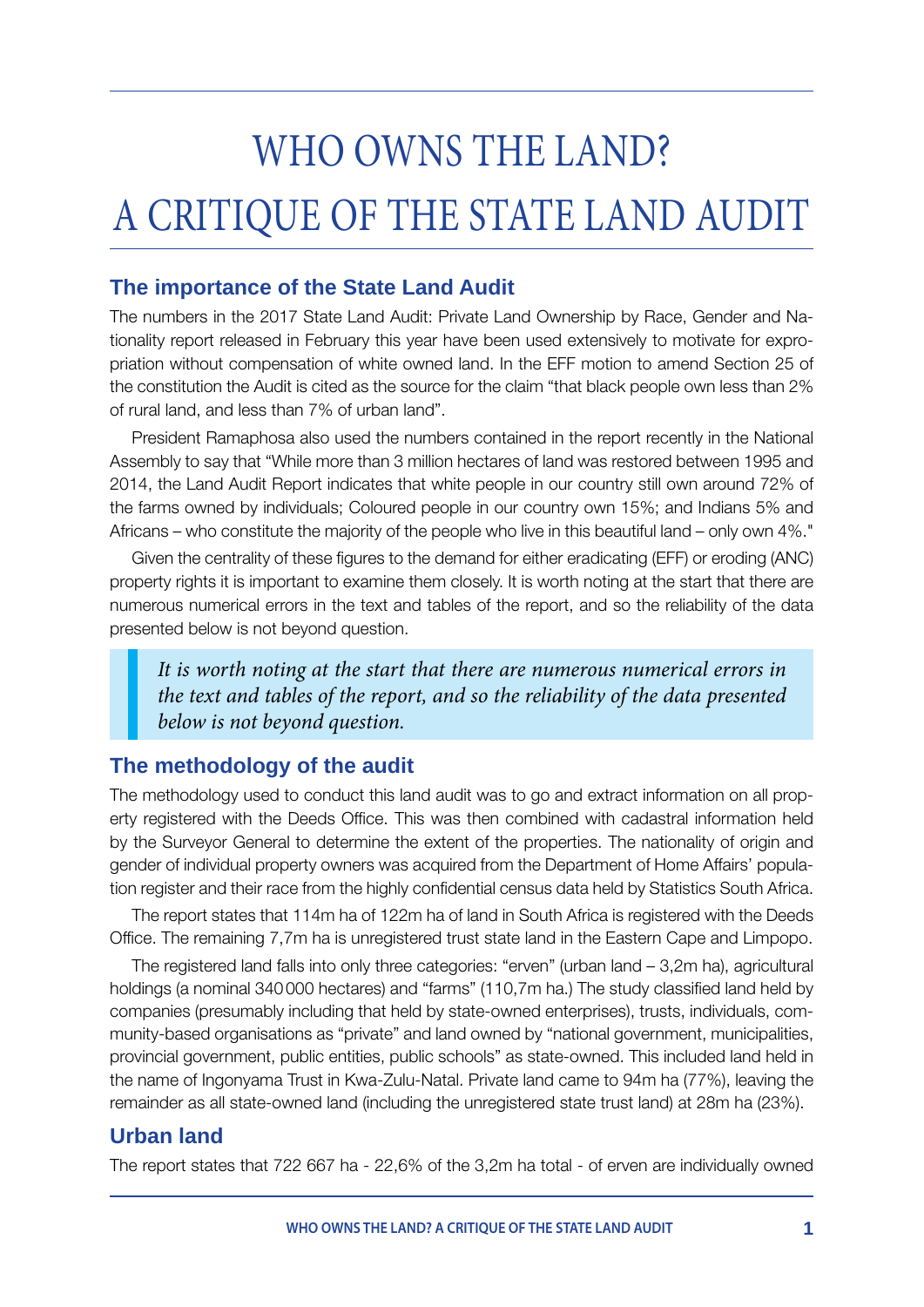by 6 million people, of whom 3,32m were black African (56%), 1,55m white (26%), 507 829 Coloured, 414 069 Indian (6,9%) and 173 418 (2,9%) "other."

If one looks at the land extent the situation appears to be far less balanced however.

357 507 ha are apparently owned by whites (49,5%), 219 033 ha (30,3%) by black Africans, 54 522 ha (7,5%) by Coloureds, 55 909 ha (7,7%) by Indians, 14 332 ha (2%), 14 332 ha under co-ownership (2%) and 21 365 (3%) by others. The EFF's claim that black people own "less than 7% of urban land" is based on this figure. They have divided the 219 033 ha individually held by black Africans over the total area covered by erven (3,2m ha), which comes to 6,85%.

Incidentally, using precisely the same method of calculation one could say that "only" 11% of urban land was owned by white people. The land audit report does not provide figures for erven other than those individually owned, or falling under sectional title (another 50 000 ha). It does not provide figures for "privately-owned" land in total, or the extent of erven owned by the state and parastatal corporations. The latter must be a massive proportion of the total however.

Moreover, if one looks at white individual erven ownership by province it is clear that there is some anomaly with the Northern Cape figures. 84 041 white individuals in the Northern Cape, who make up a mere 5,4% of all white erven owners, apparently own 152 624 ha of erven. This is 42,7% of the total area of erven owned by whites, and 21,1% of the total area of individuallyowned erven in the entire country.

According to the land audit white individuals in the urban areas of the Northern Cape own an average of 1,8 ha each (4,9 acres). This seems implausible, and given the small population of the province, it is largely irrelevant to understanding urban land ownership patterns across the country.

Excluding the Northern Cape from these figures changes the picture significantly.

Outside of this province 38.1% of individually owned erven are owned by white people, 40,2% by black Africans, 7,8% by Coloureds and 7,9% by Indians. Even here about half of the remaining extent of erven, individually owned by whites, is in the Western Cape. In the seven more eastern provinces whites own 26,5% of the area of individually owned erven, black Africans 53,3%, Coloureds 6,8% and Indians 7,8%.

Accepting the figures for the other provinces are correct, according to the land audit black Africans own more individually owned "urban land" than whites in seven of nine provinces, and a majority of such land in four provinces. This is before including the massive share of urban land owned by municipalities, and other state or parastatal bodies. See table below.

| Table 1: Individually-owned erven ("urban" areas) by race and province in South Africa |         |               |          |       |                 |       |               |               |              |      |              |               |              |
|----------------------------------------------------------------------------------------|---------|---------------|----------|-------|-----------------|-------|---------------|---------------|--------------|------|--------------|---------------|--------------|
|                                                                                        | White   |               | African  |       | <b>Coloured</b> |       | <b>Indian</b> |               | Co-ownership |      | <b>Other</b> |               |              |
| Province                                                                               | Ha      | $\frac{9}{6}$ | Ha       | $\%$  | Ha              | %     | Ha            | $\frac{9}{6}$ | Ha           | %    | Ha           | $\frac{9}{6}$ | <b>Total</b> |
| EC                                                                                     | 26 379  | 18.9%         | 93 868   | 67,1% | 6 7 6 4         | 4,8%  | 5427          | 3,9%          | 4 2 3 3      | 3,0% | 3 1 6 9      | 2,3%          | 139 839      |
| FS                                                                                     | 7543    | 28,4%         | 15 3 8 8 | 58,0% | 1760            | 6,6%  | 892           | 3,4%          | 366          | 1,4% | 586          | 2,2%          | 26 5 35      |
| GP                                                                                     | 32 056  | 34,0%         | 40 849   | 43,3% | 8 3 2 5         | 8,8%  | 7 0 0 9       | 7,4%          | 2557         | 2,7% | 3 4 6 1      | 3.7%          | 94 257       |
| <b>KZN</b>                                                                             | 19749   | 25,4%         | 30 675   | 39,5% | 6 0 43          | 7,8%  | 15 232        | 19,6%         | 3 2 0 5      | 4,1% | 2832         | 3,6%          | 77 735       |
| LP                                                                                     | 5 6 8 0 | 28,0%         | 11 688   | 57,7% | 1 378           | 6,8%  | 981           | 4,8%          | 207          | 1,0% | 319          | 1,6%          | 20 25 3      |
| МP                                                                                     | 6511    | 31,4%         | 11 281   | 54,5% | 1 3 3 5         | 6,4%  | 854           | 4,1%          | 275          | 1,3% | 460          | 2,2%          | 20715        |
| <b>NW</b>                                                                              | 7 1 4 0 | 40.4%         | 7922     | 44,8% | 1 238           | 7,0%  | 720           | 4,1%          | 239          | 1,4% | 429          | 2,4%          | 17688        |
| NC                                                                                     | 152 624 | 82.8%         | 2 3 5 6  | 1,3%  | 12 560          | 6,8%  | 13515         | 7,3%          | 347          | 0,2% | 3 0 0 2      | 1,6%          | 184 403      |
| WC                                                                                     | 99 825  | 70.7%         | 5 0 0 8  | 3.5%  | 15 119          | 10,7% | 11 280        | 8,0%          | 2903         | 2,1% | 7 1 0 7      | 5,0%          | 141 242      |
| <b>RSA</b>                                                                             | 357 507 | 49,5%         | 219 033  | 30,3% | 54 5 22         | 7,5%  | 55 909        | 7,7%          | 14 3 32      | 2,0% | 21 3 65      | 3.0%          | 722 667      |
| Exc. NC                                                                                | 204 883 | 38,1%         | 216 679  | 40,3% | 41 962          | 7,8%  | 42 395        | 7,9%          | 13 9 85      | 2,6% | 18 3 63      | 3,4%          | 538 264      |
| Exc.<br>$NC+WC$                                                                        | 105 058 | 26,5%         | 211 671  | 53,3% | 26 843          | 6,8%  | 31 115        | 7,8%          | 11 082       | 2,8% | 11 256       | 2,8%          | 397 022      |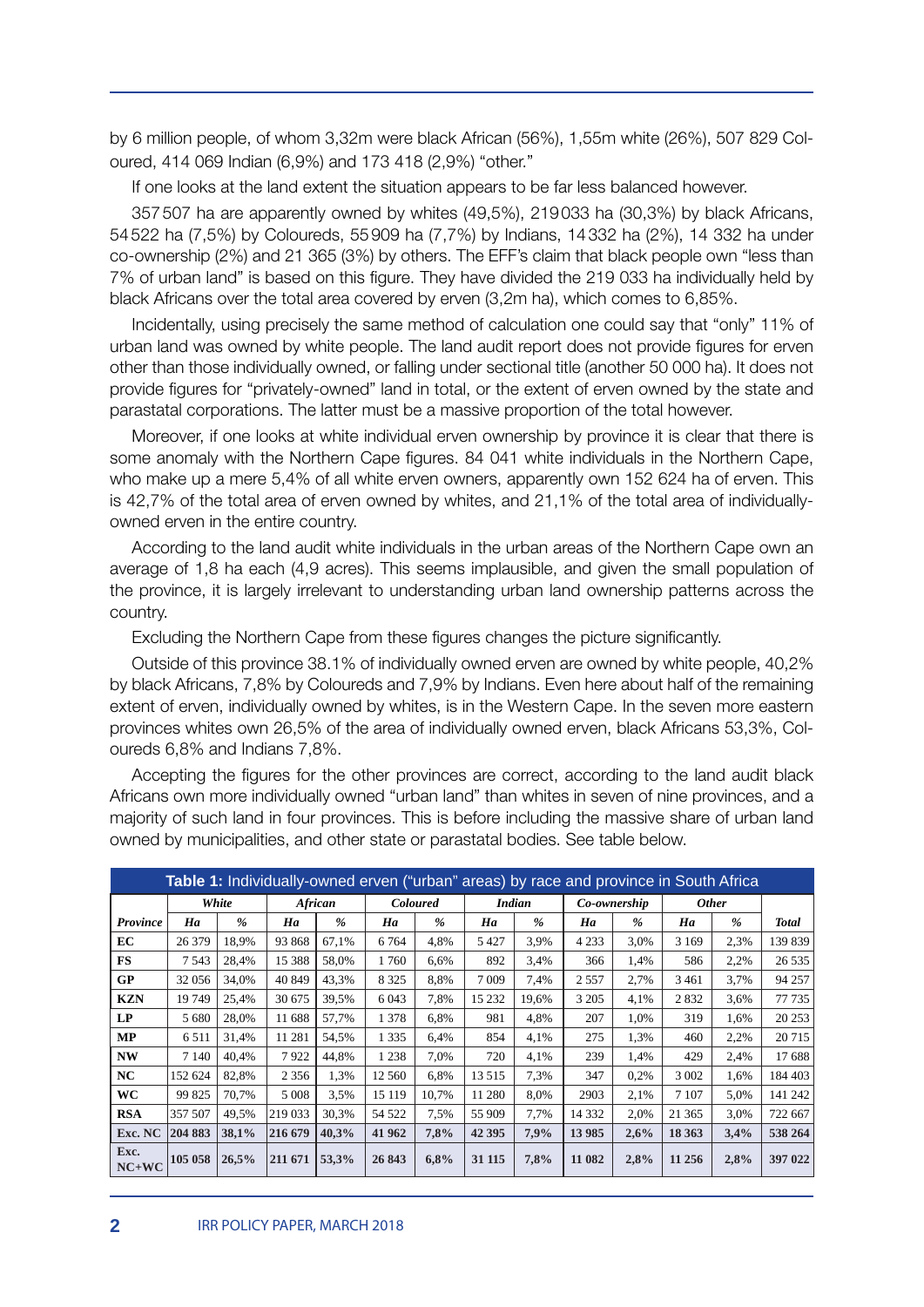### **"Rural" land**

According to the figures provided by the 2017 land audit land categorised as "erven" at the Deeds Office makes up 2,6% of the extent of South Africa, "agricultural holdings" 0,3% and "farms" 90,8%.

It is important to note here that the reference to "farm" is a classification of a piece of land not a description of its use, and such land could be used for a variety of different purposes other than agriculture. For example it could form a section of a national park, game reserve, water reservoir, communal area, or cover a mining or forestry operation. The land audit report is mistaken to refer to it on occasion as "farmland".

The 6,3% remainder is the unregistered state trust land referred to earlier.

In terms of ownership  $30.4\%$  of the total extent of the country is – according to the figures in the land audit - in the hands of individuals, 24% in the hands of trusts, 22,9% in state hands, 19% in the hands of companies, 2,9% in the hands of Community-Based Organisations, and 0,7% under co-ownership. As with erven, the report provides only a detailed provincial breakdown for "farms" and agricultural holdings owned by individual owners (by race and gender) only.

It is here that one finds the basis for the claim – employed by the EFF, Mr Ramaphosa and others – that 72% of individually owned land is in the hands of whites. See table below.

| <b>Table 2:</b> Individual land ownership of farms and<br>agricultural holdings by race in South Africa |                 |            |  |  |  |  |  |
|---------------------------------------------------------------------------------------------------------|-----------------|------------|--|--|--|--|--|
| Race                                                                                                    | <b>Hectares</b> | % of total |  |  |  |  |  |
| <b>Whites</b>                                                                                           | 26 663 144      | 71.9%      |  |  |  |  |  |
| <b>Blacks</b>                                                                                           | 1 314 873       | 3.5%       |  |  |  |  |  |
| <b>Coloureds</b>                                                                                        | 5 371 383       | 14.5%      |  |  |  |  |  |
| <b>Indians</b>                                                                                          | 2 0 31 7 9 0    | 5.5%       |  |  |  |  |  |
| <b>Others</b>                                                                                           | 1 271 562       | 3.4%       |  |  |  |  |  |
| Co-owned                                                                                                | 425 537         | 1.1%       |  |  |  |  |  |
| <b>Total</b>                                                                                            | 37 078 289      | 100%       |  |  |  |  |  |

The focus on this particular statistic is misleading for three reasons:

• Firstly, such individually-owned land makes up less than a third of the extent of land in South Africa, according to the land audit itself. This means that individually-owned land, held by whites, makes up only 21.9% of the extent of South Africa - less than the extent held by the state. There is substantial variation by province with under 10% of the total extent of Limpopo and KZN individually owned by white "farm" owners, 12.6% in Mpumalanga, 15,1% in Gauteng, 17,8% in the Eastern Cape.

### *This means that individually-owned land, held by whites, makes up only 21.9% of the extent of South Africa - less than the extent held by the state.*

• Secondly, as the provincial breakdown of these figures make clear, this pays no regard to the agricultural potential or value of the land. A substantial majority of this individually-owned whiteowned land is located in arid or semi-arid areas in the western part of the country. 43,1% is located in the Northern Cape alone, 11,3% in the Eastern Cape (most of it in the drier western parts of the province), 10,14% of it in the Western Cape, and 14,1% in the Free State. There is thus a huge overlay between such land and the arid or semi-arid areas in the western part of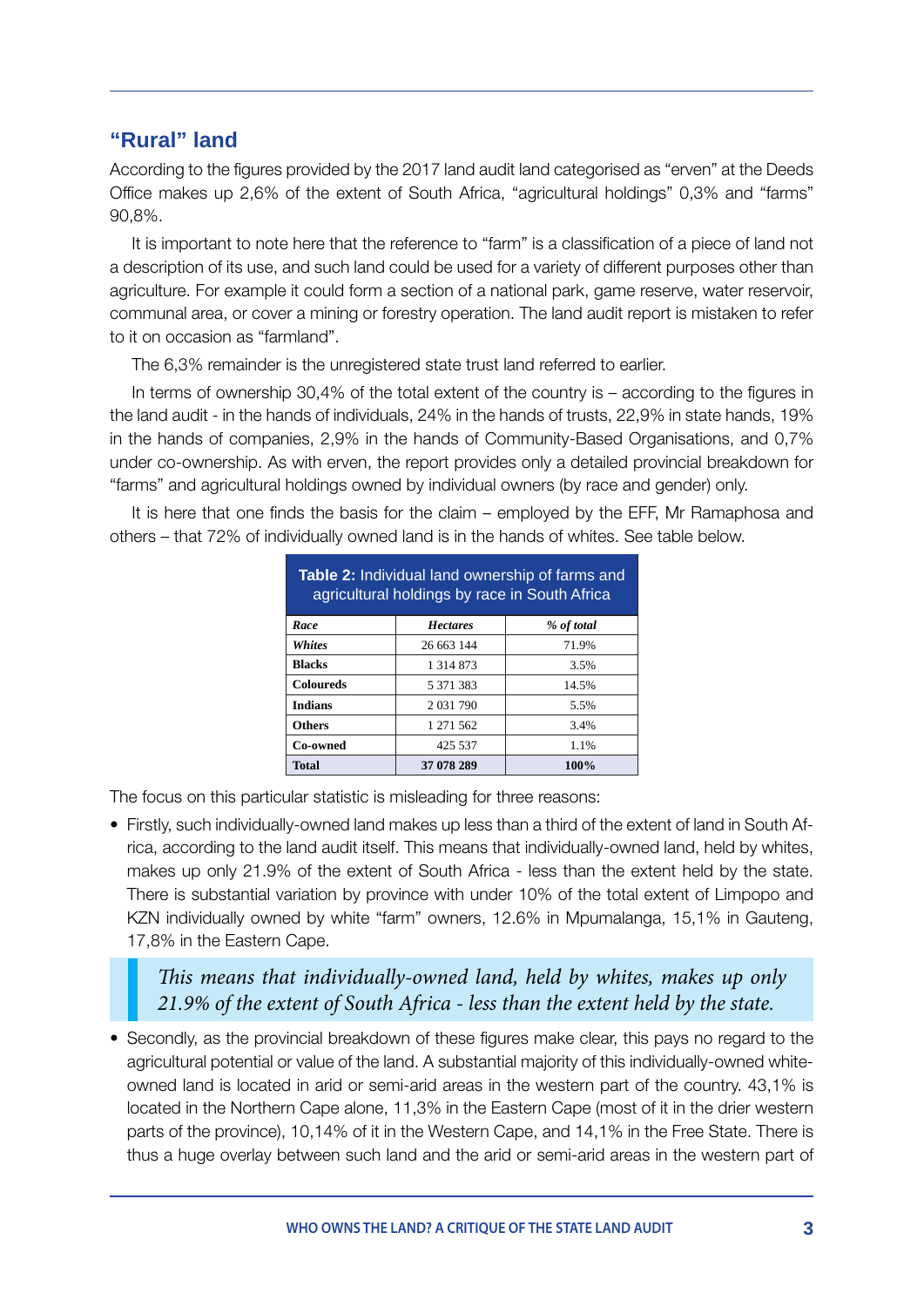the country, which are not suitable for cultivation (in the absence of irrigation). In terms of the carrying capacity for livestock of natural pasturage Ernest Pringle, a prominent farming expert, has demonstrated previously "In the high rainfall eastern areas of the country, the average carrying capacity is 1:4, whereas in the arid western areas the average is 1:16. This means that one hectare of land in the former region can produce the same as 4 hectares in the latter, and the value of the land should therefore be 4 times higher."

• Thirdly, the ANC and EFF have seized on a metric that effectively 'disappears' both the land that has been transferred to black hands by the ANC government since 1994, and that was in black hands pre-1994. Mr Ramaphosa's suggestion that despite 3,1m hectares being "restored" between 1994 and 2014 black African people (through land restitution) "only own 4%" of individually owned land is somewhat disingenuous.

First-off the more appropriate figure for "restoration" is in fact  $8,1$  million hectares (6,6% of the extent of SA), as a further 5 million hectares of agricultural land has been acquired and transferred by government since 1994 through its land redistribution programme. (In an area covering another two million hectares or so financial compensation was accepted by claimants in lieu of land restitution).

Little of this land would be individually owned today as most land claims and redistribution projects had multiple beneficiaries, and furthermore since 2009 the government has held back from granting title to the beneficiaries of the land redistribution programme. In addition, government has made no effort to ensure those living on their ancestral land in former homeland areas acquire individual title to their land.

*If one measures the individually white owned land by province against former homeland areas and land restituted and redistributed post-1994 then one gets a far more balanced (though still highly incomplete) picture of land ownership patterns.*

It is unclear how such restituted and redistributed land was categorised by the land audit – other than as not individually owned - but it quite clearly qualifies as 'black owned' land, and it would have taken little to quantify it accordingly in the report.

If one measures the individually white owned land by province against former homeland areas and land restituted and redistributed post-1994 then one gets a far more balanced (though still highly incomplete) picture of land ownership patterns, notably in the wetter eastern regions of the country (the Free State being the exception here). See table below.

| Table 3: Individually white-owned land vs. communally black-owned land by province |                              |                                    |                      |                                           |                      |                                                               |             |                                             |  |  |
|------------------------------------------------------------------------------------|------------------------------|------------------------------------|----------------------|-------------------------------------------|----------------------|---------------------------------------------------------------|-------------|---------------------------------------------|--|--|
| <b>Province</b>                                                                    | <b>Extent of</b><br>province | <b>Former</b><br>homeland<br>areas | % of total<br>extent | <b>Land owned</b><br>white<br>individuals | % of total<br>extent | <b>Land restituted</b><br>$\alpha$ redistributed<br>post-1994 | % of extent | % of individual<br>white owned<br>land 2017 |  |  |
| EC                                                                                 | 16 891 700                   | 5 757 277                          | 34.1%                | 3 007 709                                 | 17.8%                | 650 123                                                       | 3.8%        | 21,6%                                       |  |  |
| <b>FS</b>                                                                          | 12 982 600                   | 238 582                            | 1.8%                 | 3748192                                   | 28.9%                | 444 956                                                       | 3.4%        | 11.9%                                       |  |  |
| GP                                                                                 | 1 817 800                    | 91 447                             | 5,0%                 | 275 021                                   | 15,1%                | 67 257                                                        | 3.7%        | 24,5%                                       |  |  |
| <b>KZN</b>                                                                         | 9 332 800                    | 4 2 2 3 4 9 1                      | 45,3%                | 853 152                                   | 9,1%                 | 1 333 087                                                     | 14,3%       | 156,3%                                      |  |  |
| LP                                                                                 | 12 575 600                   | 3 399 298                          | 27.0%                | 1 139 454                                 | 9.1%                 | 806 256                                                       | 6.4%        | 70,8%                                       |  |  |
| <b>MP</b>                                                                          | 7 649 500                    | 954 621                            | 12,5%                | 967 634                                   | 12,6%                | 924 209                                                       | 12,1%       | 95,5%                                       |  |  |
| <b>NW</b>                                                                          | 10 488 100                   | 2 0 79 6 12                        | 19,8%                | 2 408 880                                 | 23,0%                | 853 551                                                       | 8,1%        | 35,4%                                       |  |  |
| NC                                                                                 | 37 288 800                   | 1 689 794                          | 4.5%                 | 11 498 449                                | 30.8%                | 1998 674                                                      | 5,4%        | 17,4%                                       |  |  |
| <b>WC</b>                                                                          | 12 946 300                   | $\Omega$                           | $0.0\%$              | 2 764 652                                 | 21,4%                | 543 292                                                       | 4,2%        | 19,7%                                       |  |  |
| <b>Total</b>                                                                       | 121 973 200                  | 18 434 122                         | 15,1%                | 26 663 144                                | 21,9%                | 7621406                                                       | 6,2%        | 28,6%                                       |  |  |